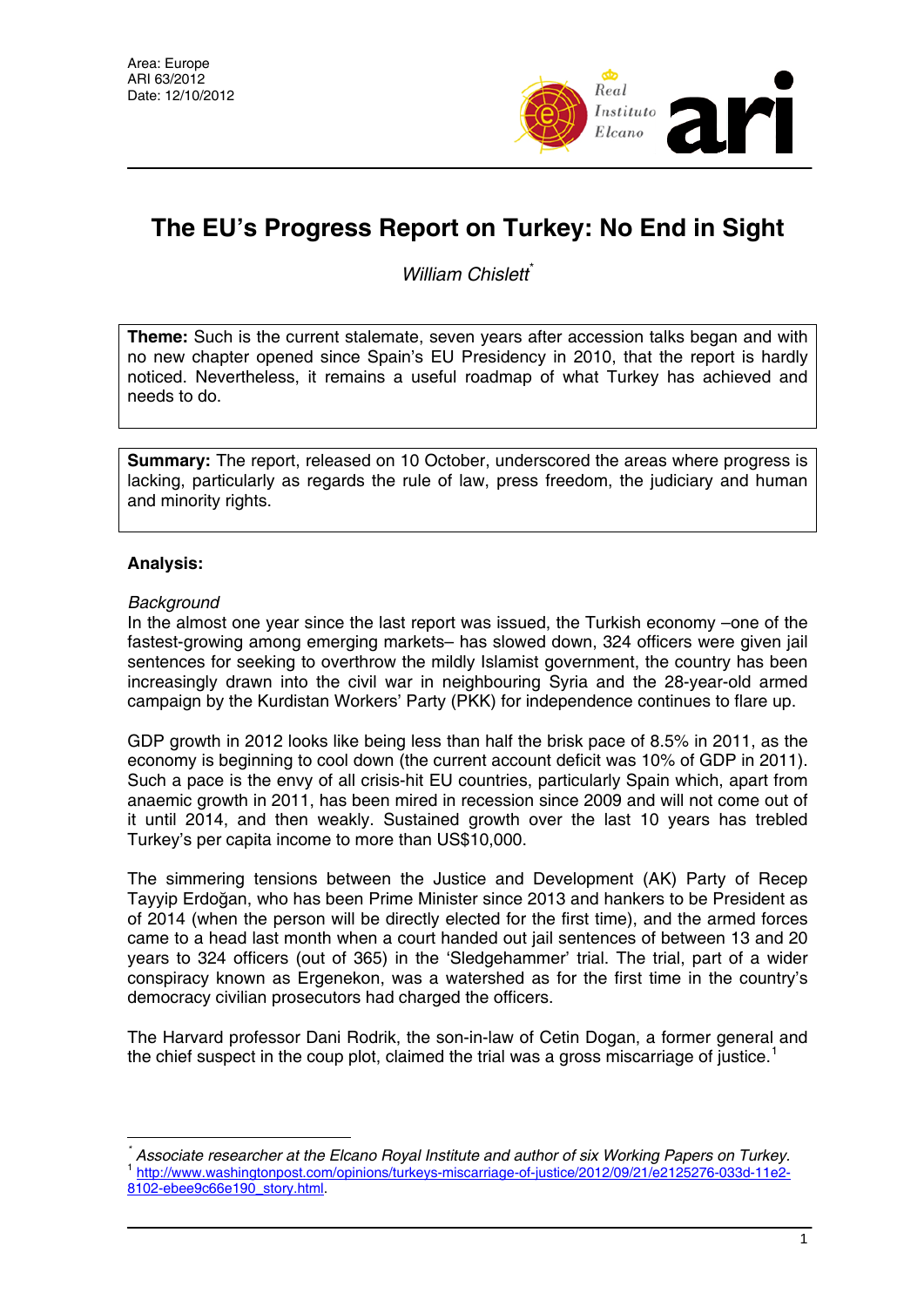

The Turkish army, the bastion of the secular Republic founded by Mustafa Kemal Atatürk in 1923, has a long history of intervention in politics, having ejected four governments directly or indirectly since 1960. It went on the offensive against the AKP as soon as it took office.

Syria has become a first-order security risk for Turkey. Earlier this month the army fired on Syrian military targets after mortar bombs accidentally landed in the south-eastern Turkish town of Akcakale, killing five people. The Turkish government has been at the forefront of seeking regime change in Syria, a former Ottoman domain. The government fostered the establishment of the opposition Syrian National Council and supports the Syrian Free Army. It is an open secret that arms are funnelled from Turkey to the Syrian rebels. More than 40,000 Syrian refugees have fled to Turkey, creating a sizeable humanitarian problem.

The Syrian civil war has compounded the Kurdish problem in Turkey (where there are an estimated 14 million Kurds). President Bashar al-Assad has resumed the backing that his father gave to the PKK and handed over control of some towns along the Turkish border to the PKK's allies in the Democratic Union Party, a Syrian Kurdish party.

The PKK's founder, Abdullah Öcalan, was based in Syria until he was forced to leave in 1998 after Turkey threatened war with its neighbour. He was captured by the Turkish security forces in 1999 and imprisoned.

None of these three issues, however, have such a direct bearing on Turkey's path towards EU membership as Ankara's continued failure to implement the 2005 Ankara Protocol and open its ports and airports to Greek Cypriot traffic and hence extend its customs union with the EU (since 1996) and recognise the Republic of Cyprus, an EU country since 2004. Turkey is the EU's sixth-biggest trading partner while the EU is Turkey's biggest.

As a result, the European Council suspended eight chapters (areas of EU law and policy known as *acquis*) in December 2006 of the 35 that Ankara has to fulfil. So far, only 13 have been opened (none for more than two years), one of which (science and research) has been provisionally closed. Ten are also frozen by the French and Cypriot governments.

Turkey invaded Cyprus in 1974 and since then has occupied the northern end of the island, the self-proclaimed Turkish Republic of Northern Cyprus which no other country recognises. Ankara refused to have any direct contact with Nicosia during its Presidency of the EU in the first half of 2012. Abdullah Gül, the Turkish President, called the Republic of Cyprus 'half-a-country, an incomplete country' and it had assumed a 'half-Presidency'. A government circular instructed all Turkish civil servants to abstain from meetings and contacts with the Cypriot Presidency. This approach hardly endeared Ankara even to those countries that support its membership.

Talks to reunify Cyprus, like those to join the EU, have ground to a halt in all but name. Stefan Füle, the Enlargement and European Neighbourhood Policy Commissioner, said the EU was shooting itself in the foot by not allowing the accession process to go on. He referred in particular to the energy chapter (unilaterally blocked by Cyprus since 2009), given that Turkey is becoming a major energy hub and the Union is energy-dependent. Turkey and Cyprus are wrangling over offshore gas wealth.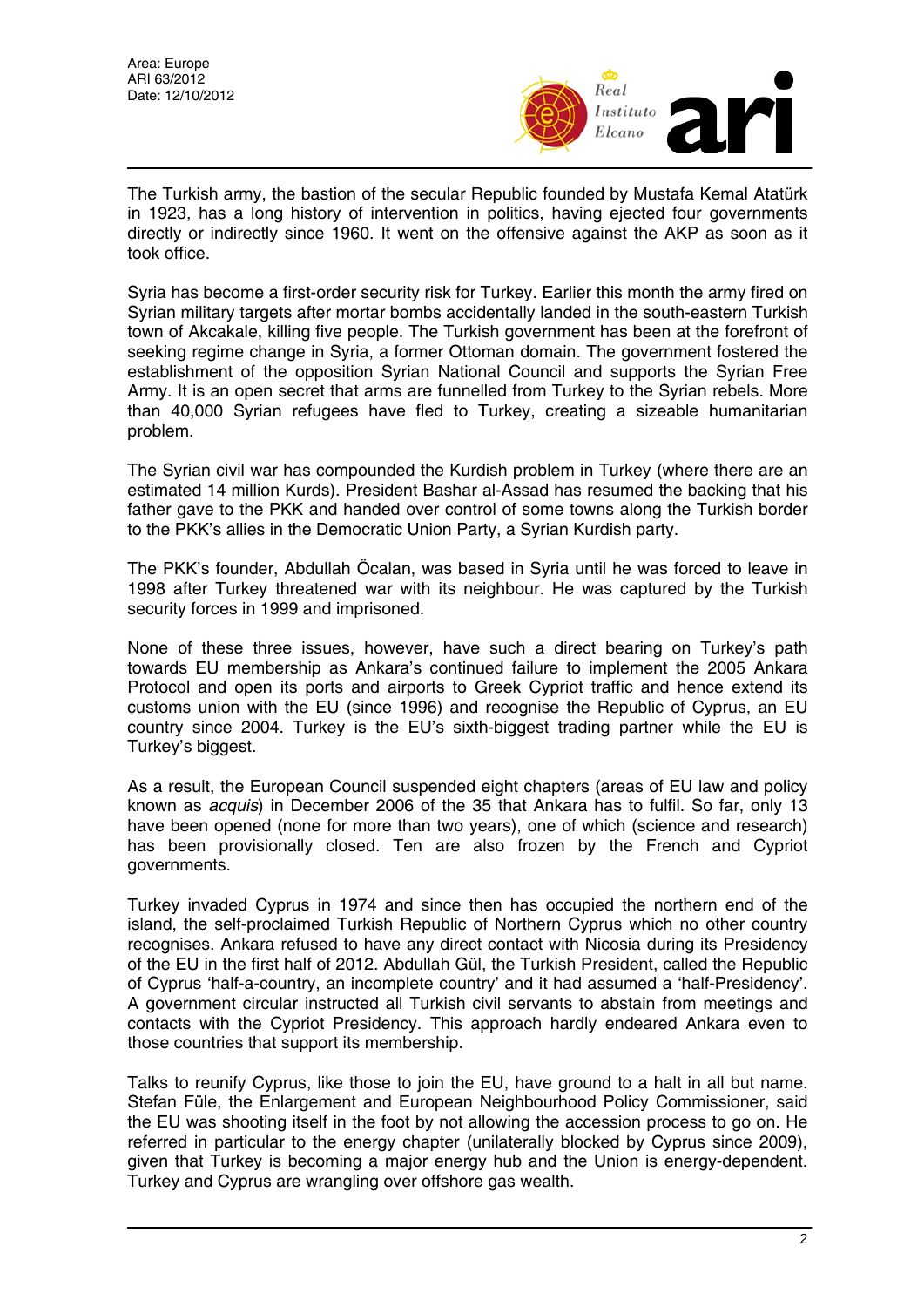

In the absence of progress in opening chapters, the European Council launched the Positive Agenda last December to keep Turkey on board by supporting and complementing the accession negotiations through enhanced cooperation in a number of areas of joint interest: political reforms, alignment with the *acquis*, dialogue on foreign policy, visas, mobility and migration, trade, energy, counter terrorism and participation in programmes.

### *The Report[2](#page-2-0)*

 $\overline{a}$ 

In democracy and the rule of law, work on a new constitution was started by a committee composed of three members from each of the four main political parties in parliament to replace the charter drawn up after the 1980 military coup. For the first time, representatives of minorities, beyond those minorities recognised by Turkey, were invited to parliament –to express their views on a new constitution–.

The key challenges to consensus include views on the separation of powers, statesociety-religion relations and the Kurdish issue (citizenship, use of the mother-tongue and decentralisation).

The Law on the Ombudsman Institution was adopted in June, making it answerable to parliament and not subject to instructions from anyone. The body examines complaints and makes suggestions concerning the functioning of the administration with respect to the rule of law and human rights. However, it does not have the right to conduct inquiries on its own initiative.

There was further consolidation of civilian oversight of the security forces, and the General Staff generally abstained from exerting direct or indirect pressure on political issues. In January 2012 the national security course given by military officers was removed from the secondary school curriculum. Nonetheless, in January the Chief of General Staff criticised the use of the Kurdish language in public education.

As regards the judiciary, judges and prosecutors have failed to apply international human rights agreements when they conflict with domestic law, even though the Constitution clearly states that such agreements have precedence. The High Council established new criteria for assessing judges and prosecutors which will reward respect for the provisions of the European Convention on Human Rights and the European Court of Human Rights judgments.

The third judicial reform package, adopted last July, kept some provisions including the permitted length of pre-trial detention, which remains 10 years, an excessively long period in particular if pre-trial detention covers only the period up to the first-instance decision. It also fails to sufficiently revise problematic areas related to the administration of justice and protection of fundamental rights, and does not address issues related to definitions of criminal offences under either the Criminal Code or the Anti-terror Law that are at the source of a number of problems of the Turkish criminal justice system.

In anti-corruption policy, legal loopholes relating to political financing continued to be a concern. The auditing of political parties remained weak and there was no legal framework for auditing election campaigns or the financing of individual candidates. There was no legislation on campaign financing other than for political parties. Political party

<span id="page-2-0"></span><sup>&</sup>lt;sup>2</sup> Available at [http://ec.europa.eu/enlargement/pdf/key\\_documents/2012/package/tr\\_rapport\\_2012\\_en.pdf.](http://ec.europa.eu/enlargement/pdf/key_documents/2012/package/tr_rapport_2012_en.pdf)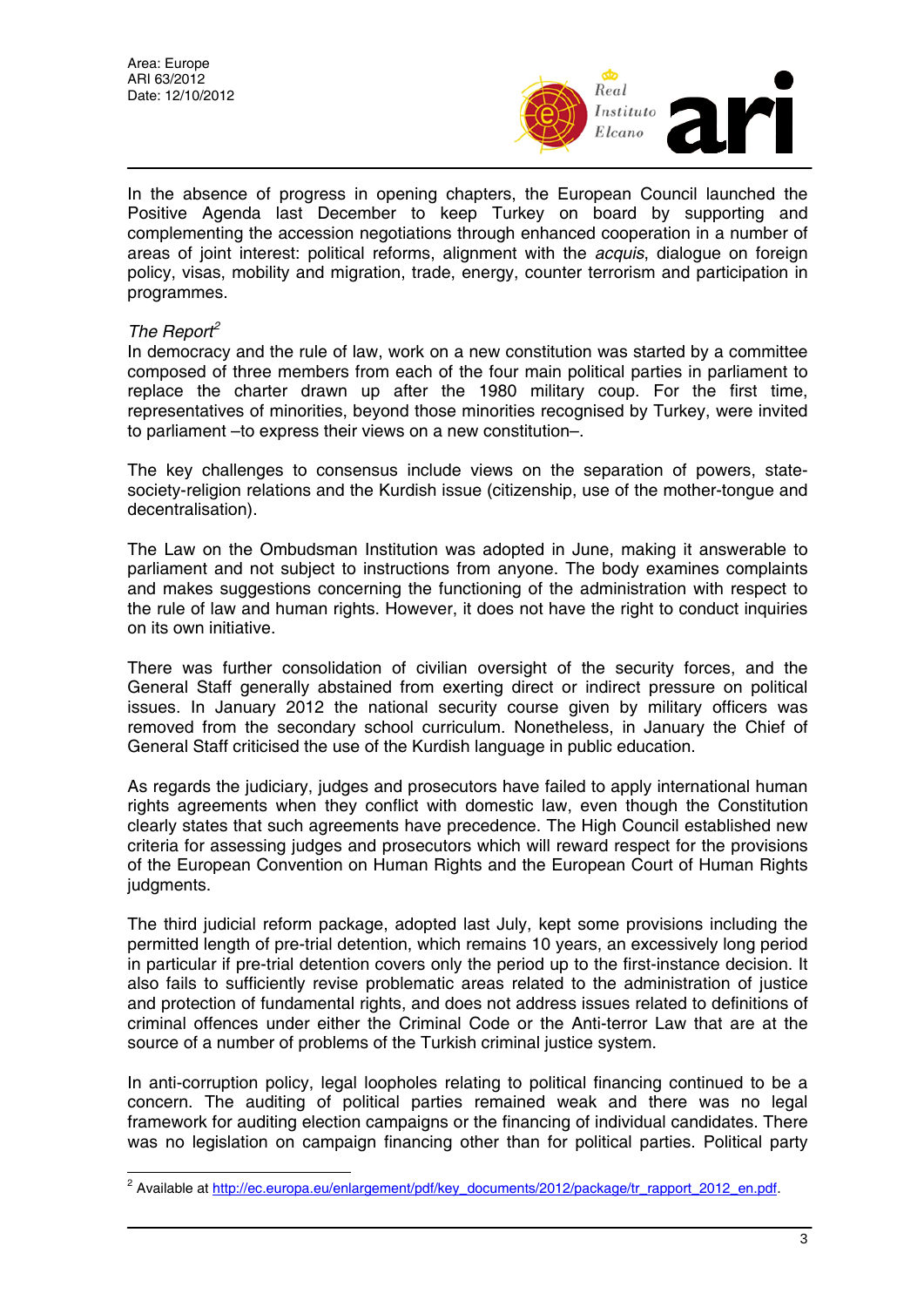

candidates, independent candidates for election and elected representatives were not subject to the regulations on financial transparency that apply to political parties. There were not enough checks on assets declared by political figures and public officials.

As for human rights, Turkey ratified the Council of Europe's Convention on preventing and combating violence against women and domestic violence last March. The European Court of Human Rights (ECtHR) delivered judgments on 160 applications finding that Turkey had violated rights guaranteed by the convention on human rights. The number of new applications to the ECtHR went up for the sixth consecutive year, with 8,010 new applications having been made since September 2011. Most concern the right to a fair trial and protection of property rights. As of September 2012, 16,641 applications regarding Turkey were pending. Turkey has abided by the majority of rulings, but has not executed all the judgments.

The downward trend in the incidence and severity of torture and ill-treatment by lawenforcement officials continued. However, excessive use of force during arrest and outside official detention places, as well as in official places of detention and prisons, continued to be a matter of concern.

Law enforcement bodies regularly launched counter-cases against people who alleged torture or ill-treatment. In many instances such cases were given priority by the courts. Law-enforcement officers found guilty of torture, ill-treatment or fatal shootings continued to receive short or suspended sentences.

Freedom of expression still leaves a lot to be desired. Some journalists were released pending trial after excessively long periods spent in pre-trial detention, while the judicial reform package prohibits the seizure of written work before publication. According to the Organisation for Security and Co-operation in Europe (OSCE), there were 95 journalists in prison in April 2012, compared with 57 a year earlier. Twenty of the journalists on the 2012 list have been released since, 10 of them as a consequence of the entry into force of the latest judicial reform package.

Many of those imprisoned face charges related to the Kurdish issue and engaging in propaganda for terrorism. Turkey still needs to amend its penal code and anti-terror legislation to make a clear distinction between the incitement to violence and the expression of non-violent ideas. In 2012, Turkey ranked 148 out of 179 countries surveyed by Reporters Without Borders for freedom of the press. From 2005 to 2008, and in 2010, Turkey's rank was around 100.<sup>[3](#page-3-0)</sup>

Similarly restrictive is freedom of assembly. Excessive administrative restrictions on freedom of assembly persist, such as substantial prior notification requirements for demonstrations, and sometimes the confinement of demonstrations to designated sites and dates that are unsuitable. Freedom of association legislation is broadly in line with EU standards, and freedom of worship is generally respected. However, the Halki (Heybeliada) Greek Orthodox seminary remained closed, the Armenian Patriarchate's proposal to open a university department for the Armenian language and clergy remained pending for a fifth year and Alevis experienced difficulties in establishing new places of worship.

<span id="page-3-0"></span> 3 See the report by Marc Pierini for Carnegie Europe at [http://www.carnegieendowment.org/2012/10/05/press](http://www.carnegieendowment.org/2012/10/05/press-freedom-in-turkey-interim-assessment-and-avenues-for-action/dz9z)[freedom-in-turkey-interim-assessment-and-avenues-for-action/dz9z#](http://www.carnegieendowment.org/2012/10/05/press-freedom-in-turkey-interim-assessment-and-avenues-for-action/dz9z).